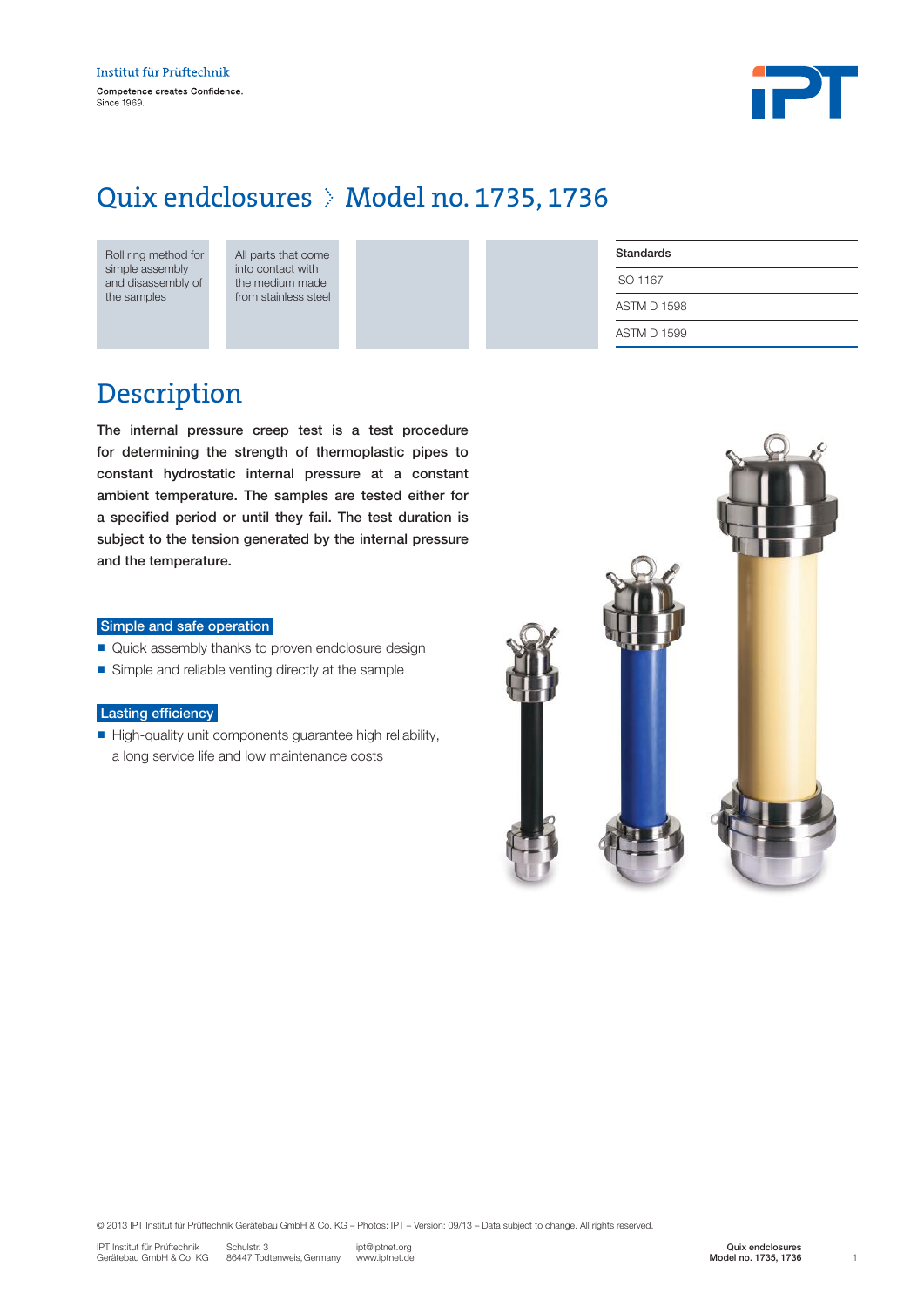

## Versions

|                                            |                    | V1735-0008                                 | V1735-0010         | V1735-0012                 | V1735-0016        | V1735-0017                              | V1735-0018        | V1735-0020                 | V1735-0025                 | V1735-0032         | V1735-0040         | V1735-0050         |
|--------------------------------------------|--------------------|--------------------------------------------|--------------------|----------------------------|-------------------|-----------------------------------------|-------------------|----------------------------|----------------------------|--------------------|--------------------|--------------------|
| For pipe diameter DN                       | mm                 | $\,8\,$                                    | 10                 | 12                         | 16                | 17                                      | 18                | 20                         | 25                         | 32                 | 40                 | $50\,$             |
|                                            |                    |                                            |                    |                            |                   |                                         |                   |                            |                            |                    |                    |                    |
|                                            |                    | V1735-0063                                 | V1735-0075         | V1735-0090                 | V1735-0110        | V1735-0125                              | V1735-0140        | V1735-0160                 | V1735-0180                 | V1735-0200         | V1735-0225         | V1735-0250         |
| For pipe diameter DN                       | mm                 | 63                                         | 75                 | 90                         | 110               | 125                                     | 140               | 160                        | 180                        | 200                | 225                | 250                |
|                                            |                    |                                            |                    |                            |                   |                                         |                   |                            |                            |                    |                    |                    |
|                                            |                    | V1736-0012                                 | V1736-0017         | V1736-0015                 | V1736-0021        | V1736-0022                              | V1736-0026        | V1736-0028                 | V1736-0033                 | V1736-0034         | V1736-0042         | V1736-0041         |
| For pipe diameter DN                       | Inches             | 3/8<br><b>CTS</b>                          | 3/8<br><b>IPS</b>  | 1/2<br><b>CTS</b>          | 1/2<br><b>IPS</b> | 3/4<br><b>CTS</b>                       | 3/4<br><b>IPS</b> | $\mathbf{1}$<br><b>CTS</b> | $\mathbf{1}$<br><b>IPS</b> | 11/4<br><b>CTS</b> | 11/4<br><b>IPS</b> | 11/2<br><b>CTS</b> |
|                                            |                    | V1736-0048                                 | V1736-0047         | V1736-0054                 | V1736-0061        | V1736-0088                              | V1736-0114        | V1736-0141                 | V1736-0168                 | V1736-0219         | V1736-0273         | V1736-0323         |
| For pipe diameter DN                       | Inches             | 11/2<br><b>IPS</b>                         | 13/4<br><b>CTS</b> | $\mathbf{2}$<br><b>CTS</b> | 2<br><b>IPS</b>   | $\ensuremath{\mathsf{3}}$<br><b>IPS</b> | 4<br><b>IPS</b>   | $\sqrt{5}$<br><b>IPS</b>   | 6<br><b>IPS</b>            | 8<br><b>IPS</b>    | 10<br><b>IPS</b>   | 12<br><b>IPS</b>   |
| Maximum test pressure                      | bar                |                                            |                    |                            |                   |                                         | 200               |                            |                            |                    |                    |                    |
| Max. test temperature                      | $^{\circ}{\rm C}$  | 160                                        |                    |                            |                   |                                         |                   |                            |                            |                    |                    |                    |
| Endclosure material                        |                    | Stainless steel 1.4305/AISI 303/UNS S30300 |                    |                            |                   |                                         |                   |                            |                            |                    |                    |                    |
| Suitable for PE pipes                      |                    | 0                                          |                    |                            |                   |                                         |                   |                            |                            |                    |                    |                    |
| Suitable for PP pipes                      |                    |                                            |                    |                            |                   |                                         |                   |                            |                            |                    |                    |                    |
| Suitable for PVC pipes                     |                    | $\bullet$                                  |                    |                            |                   |                                         |                   |                            |                            |                    |                    |                    |
| <b>Vent screw</b>                          |                    |                                            |                    |                            |                   |                                         |                   |                            |                            |                    |                    |                    |
| Ring nut for suspension                    |                    |                                            |                    |                            |                   |                                         |                   |                            |                            |                    |                    |                    |
| Pressure connection                        |                    | Quick-release plug                         |                    |                            |                   |                                         |                   |                            |                            |                    |                    |                    |
| Connection set for<br><b>IPT</b> test oven |                    | $\circ$                                    |                    |                            |                   |                                         |                   |                            |                            |                    |                    |                    |
| included<br>$\circ$                        | available/optional | $\Box$ eligible                            |                    | - not available            |                   |                                         |                   |                            |                            |                    |                    |                    |

© 2013 IPT Institut für Prüftechnik Gerätebau GmbH & Co. KG – Photos: IPT – Version: 09/13 – Data subject to change. All rights reserved.